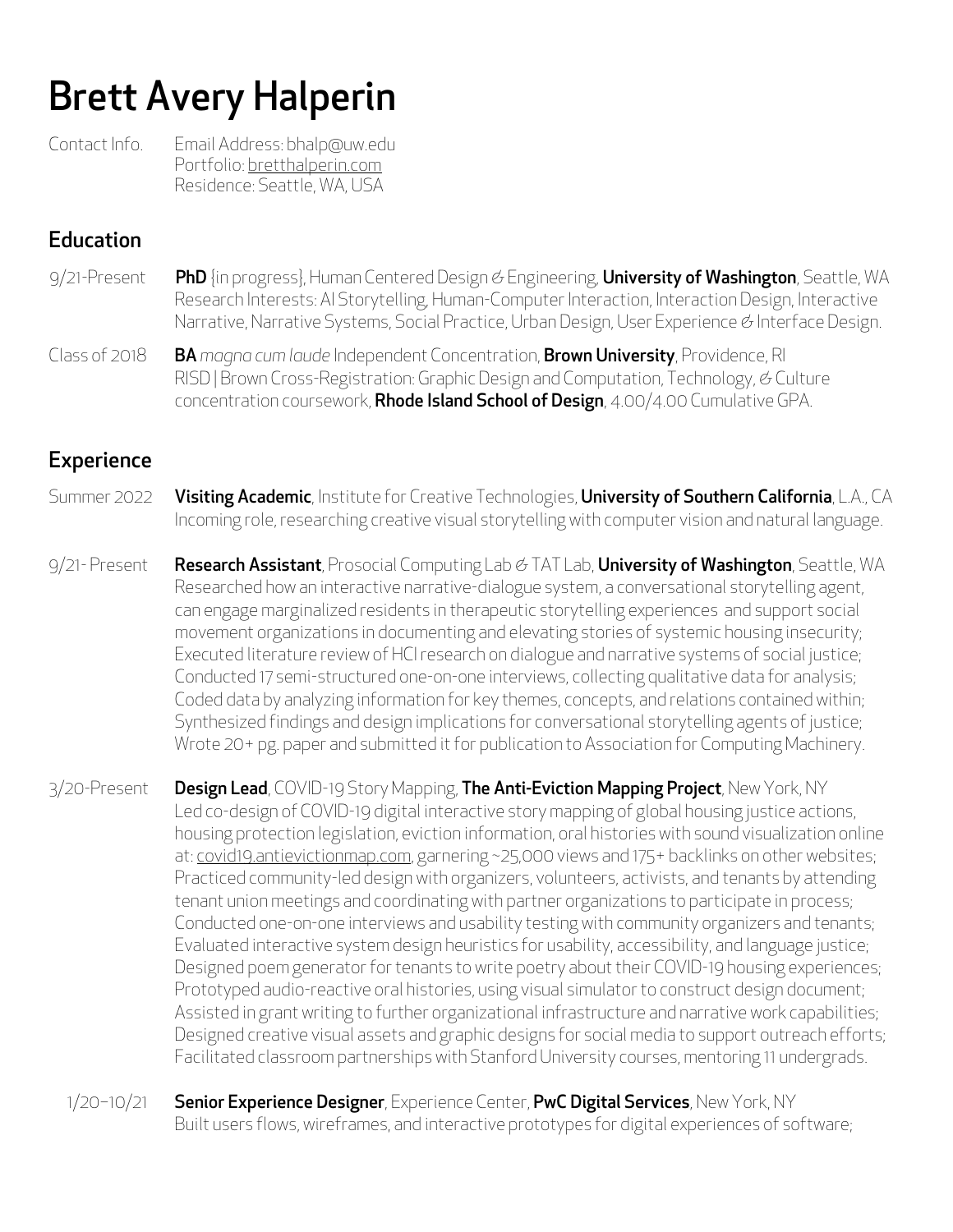Designed user interface of screens and on-brand assets by working with established patterns to define and update UX/UI design pattern libraries, forming consistent stylistic constraints; Monitored contemporary UX/UI design and emerging technology market trends in consulting; Worked as cross-functional team to understand client and user needs through user-centered design research, workshop facilitation, and co-design sessions with range of stakeholders; Led co-design sessions to account for diverse stakeholder perspectives in design process; Analyzed and synthesized stakeholder feedback to iterate on interactive design artifacts; Marshalled resources of \$45+ billion firm to meet stakeholder design briefs and objectives; Collaborated across functions of strategy, technology, creative, and production, mobilizing resources and coordinating project work with third-party vendors to implement designs; Proactively managed client relationships and reported summaries to senior management; Led and helped upskill junior members of user experience design team as a senior mentor; Established effective working relationships directly with clients, stakeholders and users; Utilized effective written and verbal communication skills, emphasizing preparation of clear documentation and professional interaction with firm management, coworkers, and clients. Engaged in teamwork dynamics to contribute to positive, collaborative, and inclusive workplace culture by building relationships and proactively seeking clarification, guidance, and feedback; Prioritized and managed multiple tasks in fast-paced environment to complete workflows in timely, accurate, and efficient manners, enabling smooth delivery of design artifacts to clients; Designed causal loop design simulation for R*&*D while working with Emerging Technology Lab; Executed craft to deliver functional requirements as interactive prototypes, integrating design with business needs to materialize client requests and obtain signoff for product development.

9/20-12/20 Senior Experience Designer, NY Health Group, Edelman x AstraZeneca, New York, NY Designed user experience and user interface of responsive website to launch digital storytelling campaign, spotlighting patient narratives about"the silent killer" disease, Chronic Kidney Disease, to have "unfiltered" conversations about kidney health, online at: unfilteredkidneyconvos.com; Wireframed mobile-first screens to design basis of customer resource management system; Created digital graphics and other visual assets to generate leads on social media channels; Constructed information architecture of website by designing sitemaps and annotated specs; Prototyped interactive website to present deliverables to client and stakeholders at meetings; Prepared design assets hand-off package for third party vendors to develop responsive website.

#### 7/20-8/21 Product Designer, Polymarket, Blockratize Inc., New York, NY

Designed web-based decentralized global prediction markets product of early stage technology start-up funded by high-profile investors by creating platform for users to bet on outcomes of news stories and current world events such as election outcomes, music award winners, and more by using USDC, cryptocurrency pegged to US dollars, on the platform online at: polymarket.com; Investigated binary and scalar market applications to asses user experience design directions; Researched prediction markets to distill key takeaways for onboarding user experience design; Designed onboarding user experience, search bar, and functions to sort and filter search results.

#### 1/20–12/20 **Scholar**, Yellowbrick, **Parsons School of Design x Complex Media**, New York, NY Received Yellowbrick scholarship funding to study through the School of Fashion at New School to work on exploratory design of hyperfabric: interactive fabric that plays motion graphics and music videos by designing AR/VR mobile application prototype to connect objects to garments;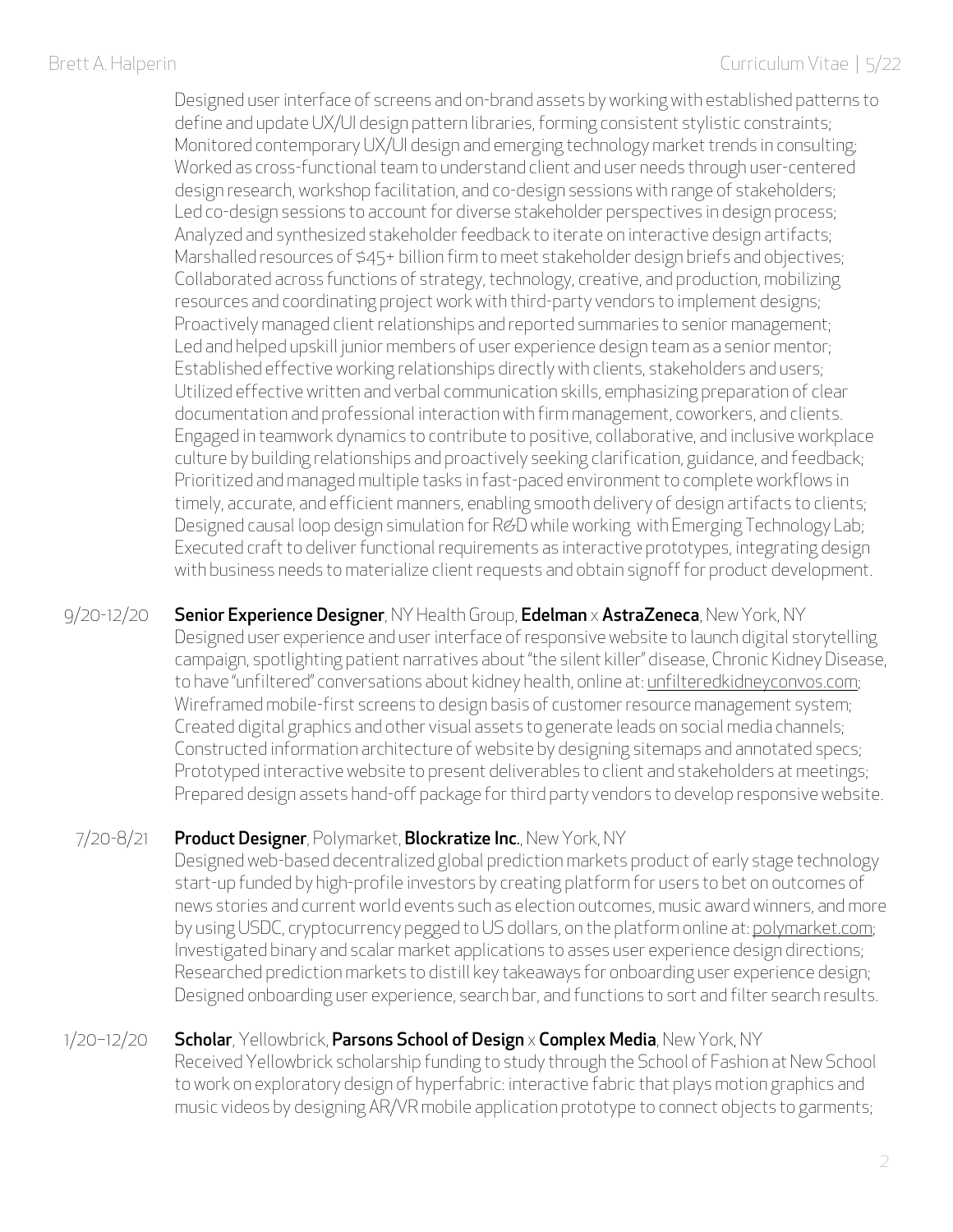Designed archetypcal hooded sweatshirts with embroidered QR codes for users to scan and experience AR/VR/3D digital environment that connects to garments via mobile application; Developed AR/VR/3D digital environments using A-Frame WebVR and Glitch to make graphics appear on user's mobile browser after scanning embroidered QR code with their smart phones; Conducted semi-structured interviews, expert interviews, and market research to analyze data; Designed human-centered design tools: persona synthesis, empathy maps, and journey maps; Mapped information architecture to prepare responsive design of website and mobile specs; Conducted usability testing of AR /VR mobile application with five users to evaluate features.

#### 12/19-2/20 Graphic Designer, Music Group, 32moons, New York, NY

Constructed visual and brand identity of Brooklyn-based music group to design print posters, interactive digital graphics, Instagram grid and layout for distribution on social media channel; Designed conceptual art logo of 32 crescent moons in formation of sound waves for music group; Experimented with audio-reactive visuals of music to promote album releases and performances.

# 7/18-11/19 Analyst, Business Development, AQR (Applied Quantitative Research), Greenwich, CT

Assisted principal investigator in data science investigations, design, and production of monthly report of data visualizations, summarizing behavioral science theories, complex systems analysis, and quantitative models to inform C-Suite level decisions of \$200+ billion applied research firm; Analyzed dataset of over 10,000 competitor products by programming formulas to update and design monthly competitive intelligence report synthesizing analytics of competitor products; Collaborated with machine learning data scientists on experimental side-project outside of work, creating and training a Generative Adversarial Network (GAN) to generate acrylic pour paintings.

#### 8/18-7/19 Artist-In-Residence, Design Media Art, Con Artist Collective, New York, NY

Created immersive lighting installation art, Electromagnetic Lighthouse, with electromagnetism, velvet, glass, wood, paper, neon, LED lighting, paint, and water as sculptural materials of inquiry.

### 9/17-5/18 Design Researcher, Game Design, Buttonwood Gaming at MIT, Cambridge, MA

Designed interactive narrative to form basis of simulation game by crafting multi-form narrative rooted in tradition of family saga literature, whereby interactor plays as a family, shifting vantage points to investigate roles of different identities in world history to model diverse perspectives; Conducted quantitative and qualitative design research by aggregating 300+ years of historical data and interviewing academic experts to define scope of player experience of simulation game; Prepared conference presentation on key research findings, design, and use of theories in action.

### Summer 2017 Summer Scholar, US Innovation Group, Deloitte, New York, NY

Designed software robot to automate business processes by detailing 30-page process design document with task flows and technical and business requirements to prepare hand-off delivery; Implemented software robot to recover assets of \$50+ billion firm when employee leave firms; Established Center of Excellence for robotic process automation at Information Technology HQ.

### Summer 2016 Summer Scholar, US Innovation Group, Deloitte, New York, NY

Conducted research on Technology Trend-Sensing and Communications team, investigating robotic process automation, natural language generation/processing, and machine learning to draft 15-page press publication: *Robotic process automation A path to the cognitive enterprise;* Built information architecture for robotic process automation, visualizing task flow diagrams;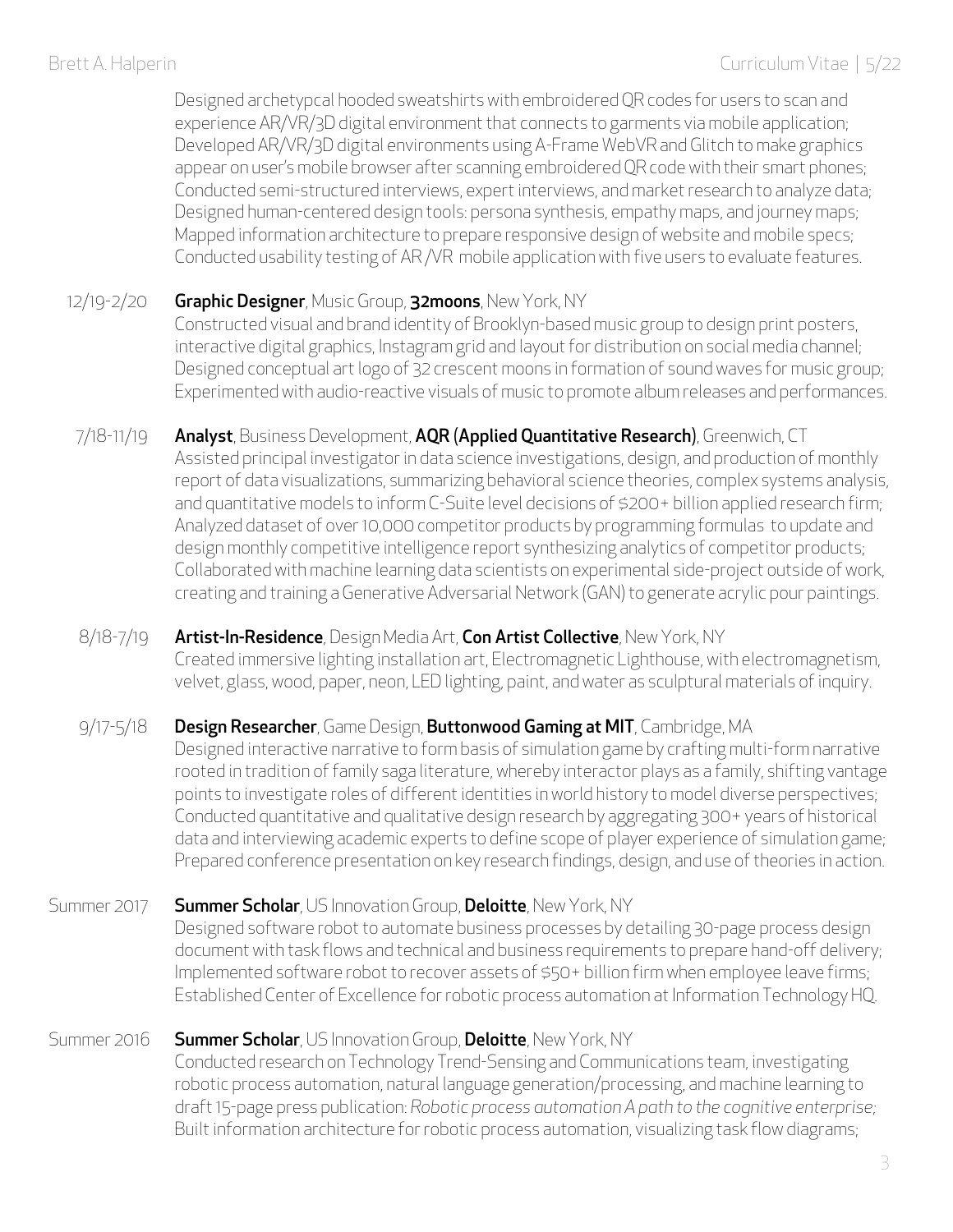Conducted semi-structured interviews with artificial intelligence researchers at universities.

#### Invited Journal Publications

- 2. Brett A. Halperin. 2022. *Interactive Digital Story Mapping to Document COVID-19 Housing (In)justice through Community-Based Design,* Dispatches from the Threshold: Organizing for Housing Justice in a Pandemic. Associated Press. (Forthcoming).
- 1. Brett A. Halperin. *Airbrush Hyperfabric: Designing Interactive Storytelling Fabric Connected to Motion Graphics and Music*. ACM Interactions 29, 3 (May -June 2022), 8–9.

#### Conference Presentations *&* Non-refereed Publications

- 9. *Mapping Tenant Narratives of Resistance Amidst Health and Housing Crises,* Shaping Change Track, Allied Media Conference, Detroit, MI, July 2, 2022.
- 8. *The Strategies and Challenges of Collective and Critical Story Map-making: Engaging Housing (In)justice Under COVID-19,* Counter-mapping The City International Virtual Conference, Virtual Event, Philippines, Mar. 15, 2022.
- 7. *Co-designing an Interactive Story Mapping System and Narrative Technology for Housing Justice Action.* Urban@UW Initiative, Anti-Displacement and Belonging Workshop, University of Washington, Seattle, WA, USA, Jan. 25, 2022.
- 6. *Co-designing an Interactive Story Mapping System for Housing Justice Action*, Techniques, Technologies, and Relations in Mapping Evictions Panel, 4S Annual Conference, Society for Social Studies of Science, Toronto, Canada, Oct. 7, 2021.
- 5. *COVID-19 Oral Hxstories of Tenant Resistance & Eviction Information*, Following the Trail of Citational Justice: Critically Examining Knowledge Production in HCI Workshop, CSCW '21: Computer Supported Cooperative Work and Social Computing, Virtual, USA, Oct. 24, 2021.
- 4. *Simulating Political Economy & World History*, History, Storytelling, *&* Making the Past Present Roundtable, Theories in Action Conference, Brown University, Providence, RI, USA, Apr. 30, 2018.
- 3. *Data Tourism*, Designation Conference, Princeton University, Business Today, New York Academy of Sciences at World Trade Center, New York, NY, USA, Apr. 9, 2017.
- 2. *Asset Recovery Robot Design Documentation & Implementation*, Consulting Summer Scholar Conference, Deloitte University, Westlake, TX, USA, Jul. 18-20, 2017.
- 1. *Robotic Process Automation: A Path to the Cognitive Enterprise*, Consulting Summer Scholar Conference, Deloitte University, Westlake, TX, USA, Jul. 19-21, 2016.

## Invited Talks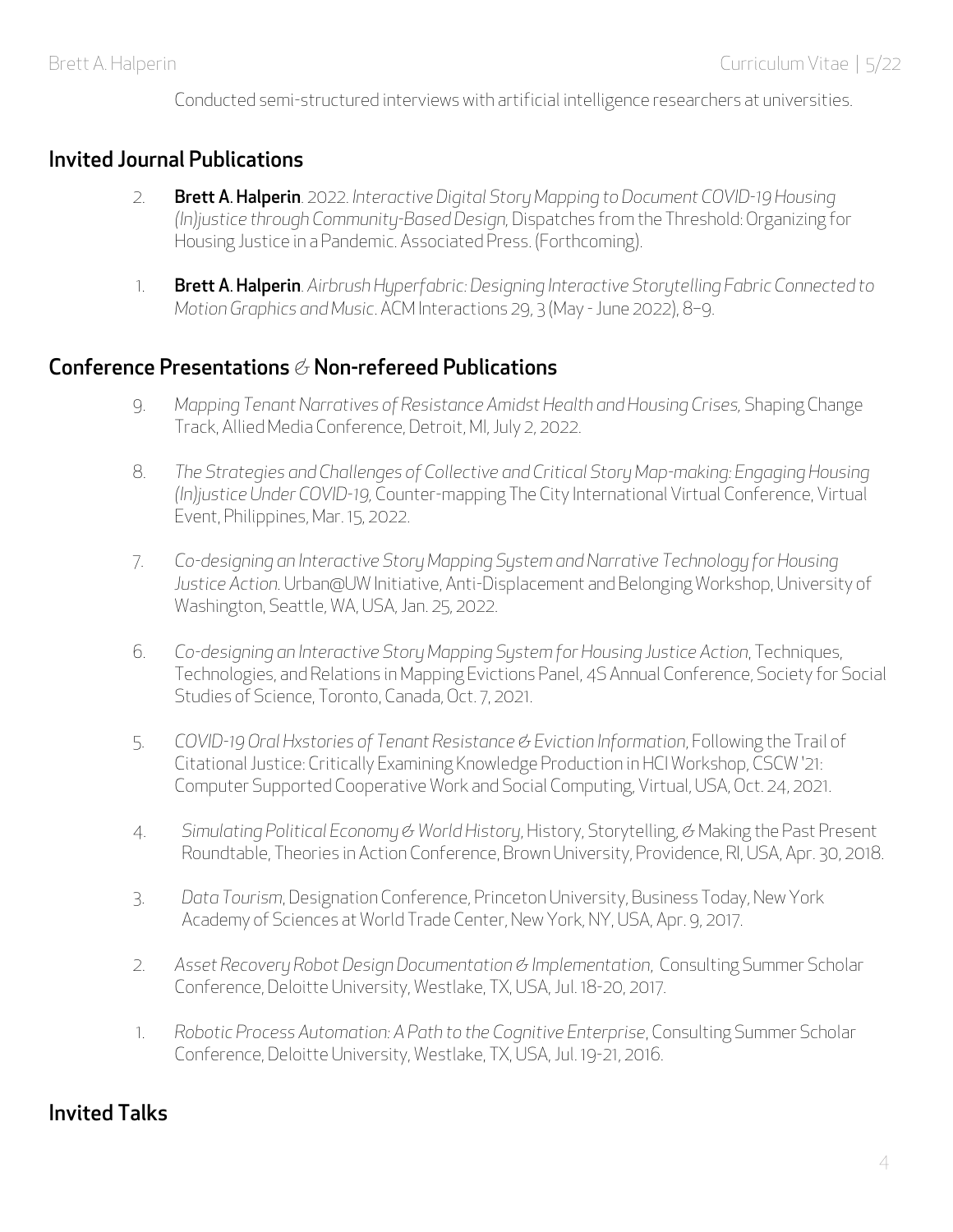- 9. *Interactive Digital Story Mapping to Document Housing (In)justice through Community-Based Design.* GIS Symposium. University of Washington, Seattle, WA, USA, May 25, 2022.
- 8. *Strategies & Challenges of Interactive Story Mapping: Co-designing Information Visualizations to Support Housing Justice Action.* Child Care Access in Seattle: Mapping *&* Visualization, Directed Research Group, University of Washington, Seattle, WA, USA, Apr. 15, 2022.
- 7. *Co-designing an Interactive Story Mapping System and Narrative Technology of Housing Justice Action.* The Intersection of Homelessness and Mass Incarceration. CARE St. Louis and Rolla Renters Association, St. Louis, MO, USA, Feb. 1, 2022.
- 6. *AIRBRUSH Hyperfabric: Interactive Storytelling Fabric*, Object Lessons, Textile Studies Graduate Research Cluster, University of Washington, Seattle, WA, USA, Dec. 3, 2021.
- 5. *On the Anti-Eviction Mapping Project: Co-Creating a COVID-19 Storyworld of Housing (In)Justice Information*. EECS for All: Social Justice in EECS (CS 194), Electrical Engineering *&* Computer Sciences Dept., UC Berkley, Berkley, CA, USA, Nov. 8, 2021.
- 4. *Audience-Centered Communication,* Albright Fellows Training, Madeleine Albright Institute for Global Affairs, Wellesley College, Wellesley, MA, USA, Jan. 24, 2018.
- 3. *Audience-Centered Communication,* WE@Brown: Women's Entrepreneurship Incubator, Brown University, Providence, RI, USA, Apr. 25, 2018.
- 2. *Audience-Centered Communication,* Theory *&* Practice of Sustainable Investing (ENVS 1545), Environmental Studies Dept., Brown University, Providence, RI, USA, Apr. 17, 2018.
- 1. *Audience-Centered Communication,* Crossing the Consumer Chasm By Design (ENGN 0120A), Engineering Dept., Brown University, Providence, RI, USA, Jan. 24, 2018.

# Teaching

- 1/22-3/22 Teaching Assistant, Information Visualization, University of Washington, Seattle, WA Assistant taught Master's Human Centered Design *&* Engineering course, HCDE 511, modules including Data Encoding, Distortion, Interaction, Multivariate Analysis, and Visual Perception; Led instruction for module on Storytelling by setting pedagogic goals and lecturing material.
- 7/22-6/21 Teaching Assistant, UX/UI Design, Columbia Engineering Boot Camps (2U, Inc.), New York, NY Assisted in classroom management and teaching 20+ working professional students modules: user-centric design research, user interface development, interactive prototyping, wireframing.
- 1/21-6/21 Class Partner, Computer Science for Social Good Studio, Stanford University, Stanford, CA Facilitated classroom partnership for series of two undergraduate Computer Science courses: 1) CS 51: Designing Social Impact Projects, and 2) CS 52: Implementing Social Impact Projects.
- 9/20-11/21 Class Partner, Community-Engaged Learning, Stanford University, Stanford, CA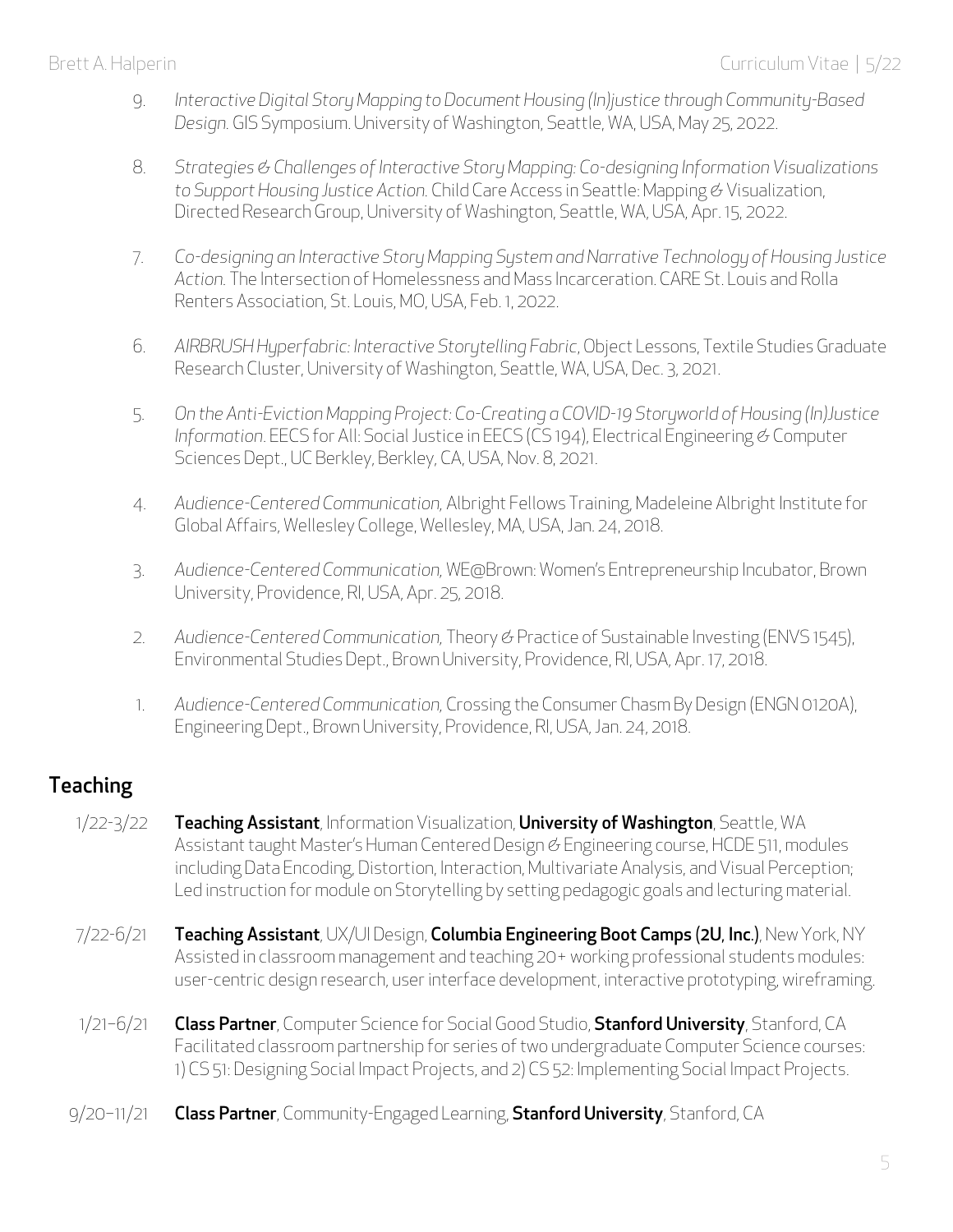Facilitated classroom partnership for undergraduate Urban Studies course, URBANST 164: Sustainable Cities, teaching custom community-engaged design and engineering curriculum.

9/17-12/17 Teaching Assistant, Audience-Centered Communication, Brown University, Providence, RI Assisted in teaching undergraduate Theatre Arts *&* Performance Studies course, TAPS 0220: Persuasive (Audience-Centered) Communication, covering public speaking and speech writing.

## Scholarly Grants *&* Funding

- 5. Research Mini-Grant of \$5,000, *The Anti-Eviction Mapping Project*, Oral History Association and National Endowment for Humanities, 500 W. University Ave., El Paso, TX, 2022.
- 4. Yellowbrick Scholarship, *AIRBRUSH Hyperfabric: Interactive Storytelling Fabric*, Parsons School of Design, Complex Media, Yellowbrick, New York, NY, USA, 2020.
- 3. Crowdfunding, *3D Reflection: 3D Printed Lapels*, GoFundMe, New York, NY, USA, 2019.
- 2. Young Talent Scholarship, International Summer Academy of Fine Arts and Media | Venice (Sommerakademie Venedig), Venice, Italy, 2018.
- 1. Explore Grant, *Go-K Digital Storytelling: Bringing Graphics to Life in Children's Electronic Books,* Nelson Center, Brown University, Providence, RI, USA, 2017.

## Exhibitions *&* Showings

- 11. Media Archaeology Lab's Art Show, *Into the Light,* New Art City: Virtual Art Space, 2022.
- 10. The New York Academy of Art, 24th Annual Tribeca Ball by Van Cleef *&* Arpels, *3D Reflection: 3D Printed Fashion Lapel*, New York, NY, USA, 2019.
- 9. Con Artist Collective NYC Gallery, Spring Residency Showcase, *Electromagnetic Lighthouse*, New York, NY, USA, 2019.
- 8. Greenpoint Gallery, Salon Show, *Swing*, Brooklyn, NY, USA, 2019.
- 7. Con Artist Collective NYC Gallery, Fall Residency Showcase, *Life Goes Up & Down & Back Around*, New York, NY, USA, 2018.
- 6. Zenobio Palace, Lviv: View from Inside View from Outside Exhibition *&* Performance*, (1) Venetian Canal Water of the Future & (2) Do Not Feed...*, Venice, Italy, 2018.
- 5. Ivy Film Festival, New Media Exhibition *&* Virtual Reality Arcade, *Technicolor Technoutopia* Virtual Reality, Providence, RI, USA, 2018.
- 4. Rhode Island School of Design, Computer Utopias Showcase, *Ritual Garden: the Computer Reimagined*, Providence, RI, USA, 2018.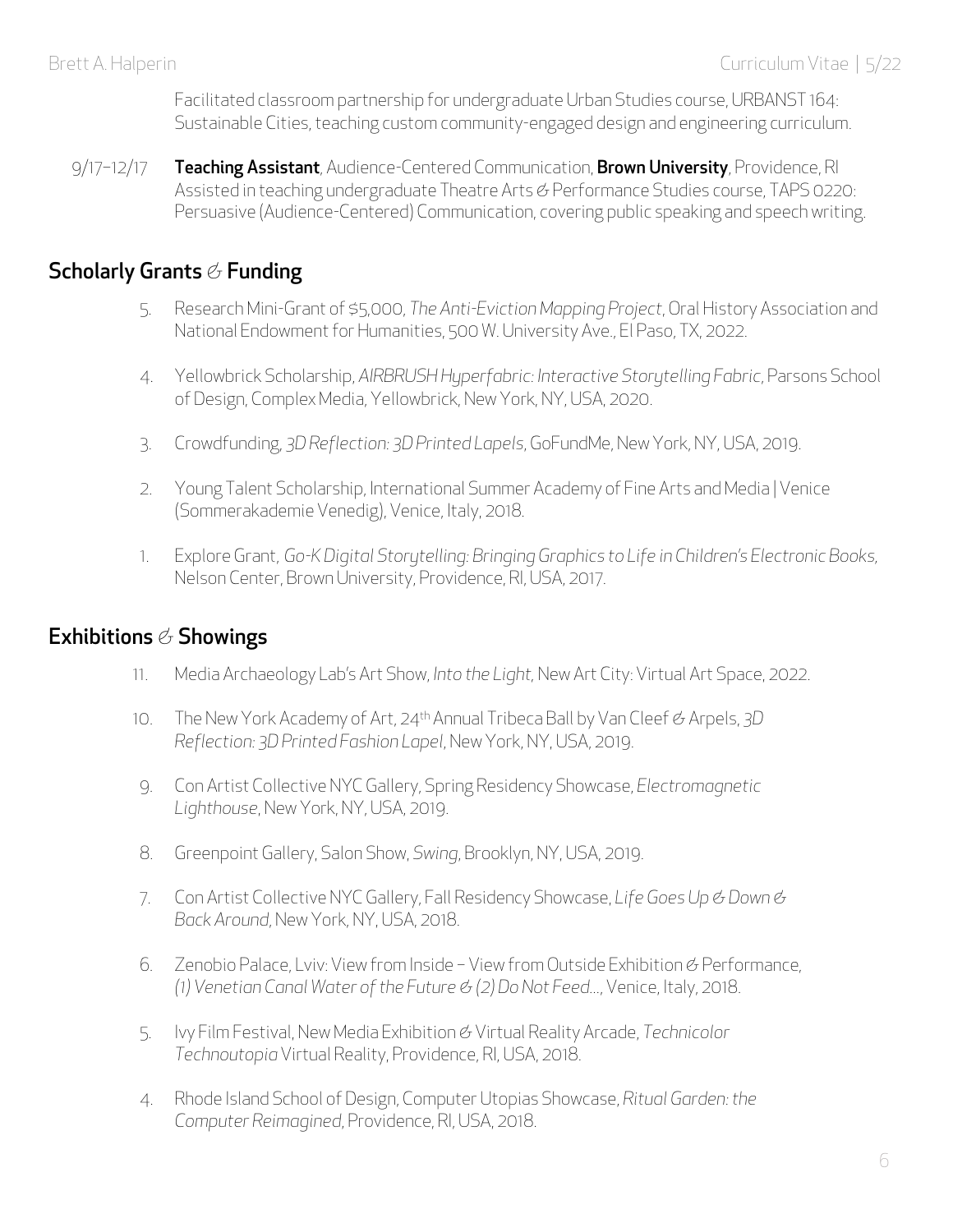- 3. Brown University, Granoff Center for the Creative Arts, 30-Day Exhibition, *Simplicity*, Providence, RI, USA, 2017.
- 2. Brown University, Modern Culture *&* Media Department, EXPO Exhibition, (1) *Filtered Sunlight &* (2) *Sounds We Drown Out with Headphones,* Providence, RI, USA, 2017.
- 1. Rhode Island School of Design, City + Data Exhibition, RISD/Brown/MIT STEAM, Data Tourism, Providence, RI, USA, 2017.

## Honors *&* Awards

- 6*.* Top Scholar Award, University of Washington, 2021.
- 5. 1st Place, Innovate@Brown, Nelson Center, Brown University, 2018.
- 4. Official Selection, Ivy Film Festival, New Media Exhibition *&* VR Arcade, 2018.
- 3. *Magna Cum Laude,* Cum Laude Society, Brown University, 2018.
- 2. Advanced Placement Scholar With Distinction, The College Board, 2014.
- 1. National Merit Commended Scholar (Top 2% In Nation), National Merit Scholarship, Corporation, 2013.

### **Memberships**

- 5. Association for Research in Digital Interactive Narrative, 2021 Present.
- 4*.* Association for Computing Machinery Special Interest Group on Computer-Human Interaction, 2020 – Present.
- 3. Association for Information Science and Technology, 2021 2022.
- 2. Interaction Design Foundation, 2019 2020.
- 1. Brown Media Group, 2018 2019.

### **Service**

- 8*.* CSCW '22: Computer-Supported Cooperative Work Organizing Committee, Website Design Chair, Virtual (Taipei, Taiwan), 2021 – Present.
- 7*.* The Anti-Eviction Mapping Project, Designer, New York, NY, USA, 2020 Present.
- 6*.* What People Think, Society *&* Culture Publication, Designer, New York, NY, USA, 2020.